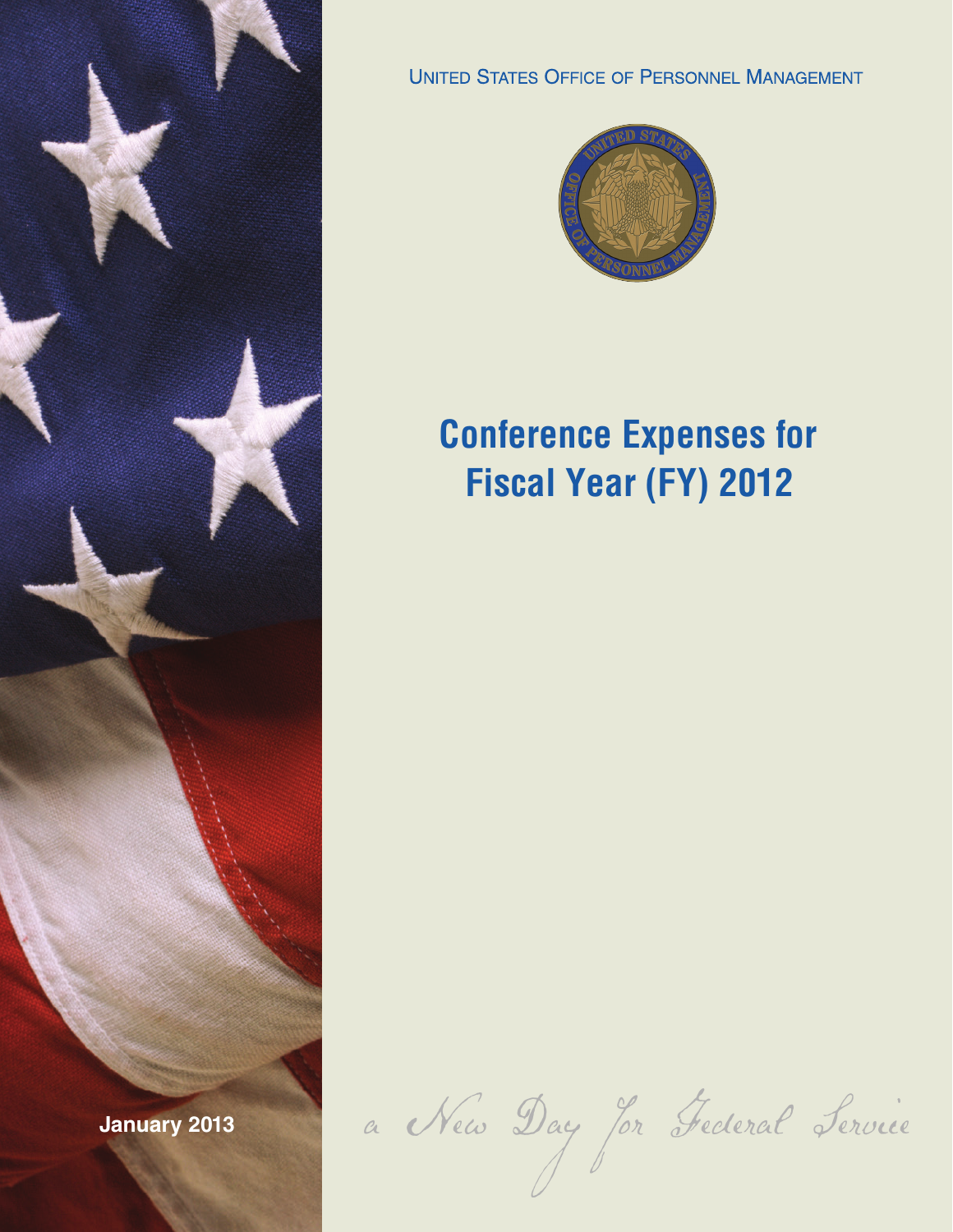## **Office of Personnel Management's (OPM) Report on Conference Expenses for Fiscal Year (FY) 2012**

In keeping with the Government's efforts to safeguard Federal funds, OPM continues to focus on exercising discretion and judgment in incurring expenses related to conference sponsorship, conference hosting, or attendance of Federal employees at conferences sponsored or hosted by non-Federal entities. Consequently, OPM strives to ensure: 1) conference expenses are appropriate, necessary, and managed in a manner that minimizes expense to taxpayers and 2) conference spending is reported in accordance with the Office of Management and Budget Memorandum M-12-12 to further the transparency of Agency operations to the public.

The following is OPM's report of conference expenses in excess of \$100,000 for a single conference and OPM's net conference spending for FY 2012.

| <b>OIG Audits/Management Training Conference</b>                                                                       |           |
|------------------------------------------------------------------------------------------------------------------------|-----------|
| Location: Glen Allen, Virginia - Wyndham Virginia Crossings Hotel and Conference Center                                |           |
| Date: September 16, 2012 - September 20, 2012                                                                          |           |
| Purpose: Provided leadership, communication, and technical skills that have enhanced the execution<br>of OIG's mission |           |
| Number of Attendees - 81                                                                                               |           |
|                                                                                                                        |           |
| <b>Items</b>                                                                                                           | Amount    |
| Intra-Agency Agreement with HR Solutions Eastern Management Development                                                |           |
| Center (included Lodging, Training, and Food)                                                                          | \$118,025 |
| Travel                                                                                                                 | \$24,295  |
| <b>OIG Subtotal</b>                                                                                                    | \$142,320 |

| OPM Net Conference Spending Exceeding \$100,000 for FY 2012 | \$142,320 |
|-------------------------------------------------------------|-----------|
|-------------------------------------------------------------|-----------|